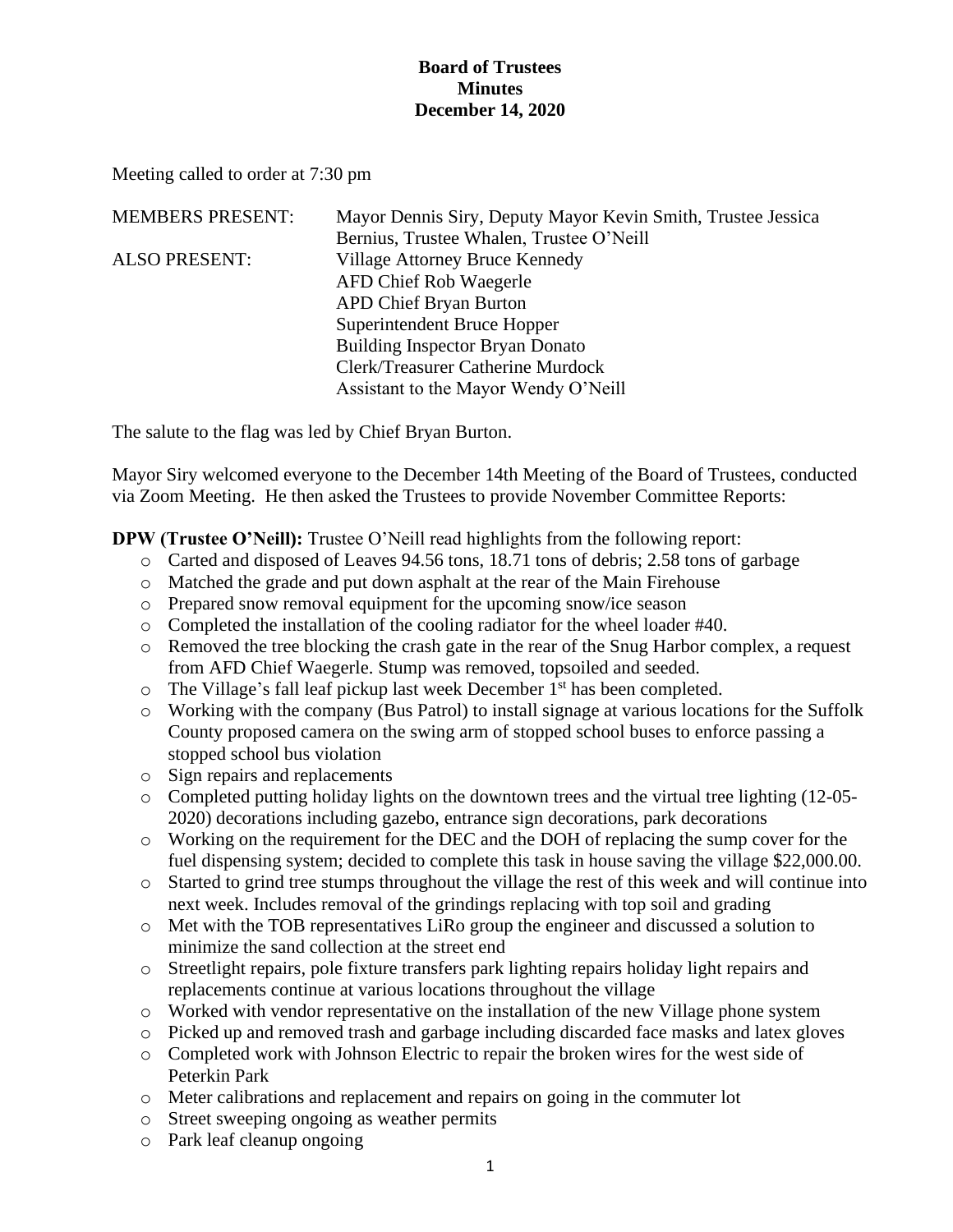- o Cleaned the old generator room in preparation for a storage rack
- o Closed gate to the fishing pier as the last storm washed away the repair made in the spring.
- o Flipped a motor vehicle in the firemen's training area for use in a training session

Trustee O'Neill reported that the west jetty at the beach is now closed. He thanked Bruce Hopper for doing a good job in getting the area usable for the summer season but they are looking at what can be done to address the erosion longer term.

**Amityville Fire Department (Chief Waegerle):** Santa visits went well and there were a lot of smiling faces. He congratulated Santa and his crew for making their way around the Village in two days, despite the Covid situation.

Mayor Siry thanked the Fire Department for arranging Santa Claus visits which everyone appreciates. He also gave a shout out to the Department and to member Joe LaManna who saw smoke coming out of the Beauty Salon on Broadway and called in a fire before it could spread to the other buildings. It was a job well done.

**Justice Court (Trustee Bernius):** Trustee Bernius gave a report for the month of October which was delayed due to the annual audit being done. Grand total reported to the state \$30,294.00 (\$20,127.00 Village Justice; \$5,427.00 Assoc. Village Justice; \$4,740.00 Parking Violations). Penal/Criminal, Vehicle & Traffic, and Village Ordinances: 114 charges processed, 184 charges closed out, \$25,554.00 collected in fines and surcharges. Parking: 95 tickets written: 46 tickets collected on; and \$4,740.00 collected in fines and surcharges.

Because of the increase in Covid-19 cases, on November 16, 2020 it was announced that the commencement of criminal or civil jury trials is prohibited until further notice. All future bench trials and evidentiary hearings in District, County, Supreme and Town and Village Court will be conducted virtually, unless the Deputy Chief Administrative Judge permits otherwise.

**Senior Center (Trustee Bernius):** The Senior Center is open on Wednesdays and a few of the members are coming to watch movies. There can be a total of 10 people including the director, Myra Lee. She noted that Myra does a great job and she continues to reach out to the seniors regularly to check on how they are doing.

**Amityville Police Department (Deputy Mayor Smith):** 4 Arrests (129 for the year), 455 blotters, 41 cases, 84 citations, 65 medical-aided, and 20 traffic accidents. Chief Burton also provided a yearend review with highlights:

The APD made over half dozen arrests for burglary in progress; recovered a couple of stolen cars (with occupants); made 4-5 Narcan saves, and one murder arrest. Two Officers of the Year were named: P.O. Eric Kreuder who had two arrests – one for murder and recently, a grand larceny arrest at Security Dodge (subject was caught in the act, stealing tires and rims). The second Officer of the Year, P.O. Will End, had 20 arrests throughout the year, and he recently made an arrest for assault with a knife. Chief Burton stated he is very proud of them and all the officers, especially in this year of Covid-19. Mayor Siry and Deputy Mayor Smith concurred and thanked the APD for their hard work.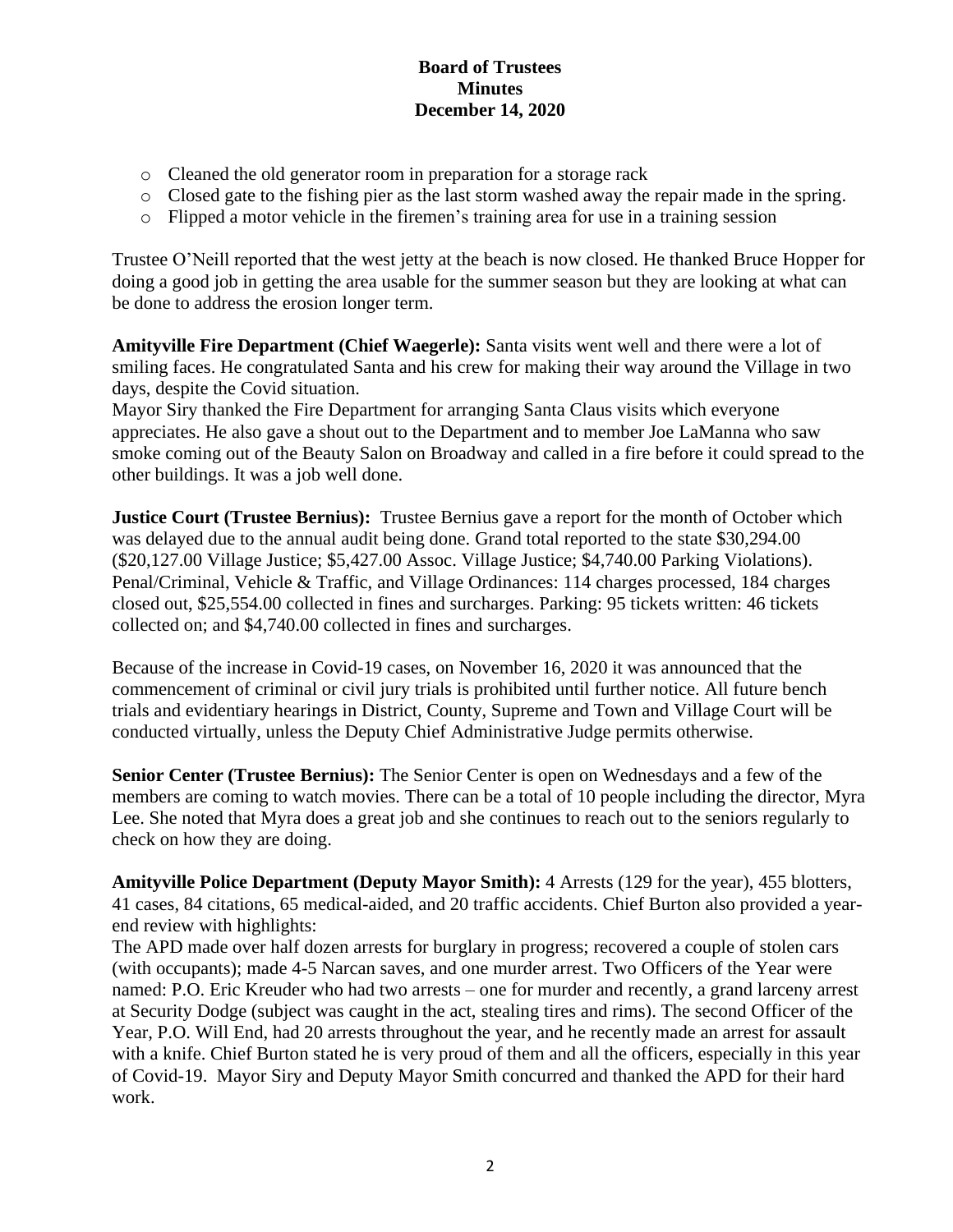**Building Department (Deputy Mayor Smith):** A report was provided following the meeting. Revenue: \$12,223.00; 28 Permits Issued; 53 Inspections Performed; 6 Notices of Violation Issued; 9 Violations Corrected; Fire Marshal performed 17 Fire Safety Inspections and 1 plan review. The Mayor asked the Building Inspector to investigate a dumpster that is sitting on Ocean Avenue and poses a danger, as it has no lights or reflectors. Mr. Donato will look into the matter right away. Village by the Bay apartment complex has been completed and they have received a temporary Certificate of Occupancy.

Mayor Siry wished everyone a happy and healthy Christmas and announced that the next meeting will be on a Wednesday, Dec.  $30<sup>th</sup>$  at  $8:15$  a.m. It will be a meeting to pay bills and to hire a couple of police officers.

## **Mayor's Actions:**

Approve the hire of **Megan McGuirk**, as a Call-in detention attendant at the hourly rate of \$15.30 for days and \$20.40 for nights, effective December 15, 2020

MOTION to APPROVE was made by Deputy Mayor Smith and seconded by Trustee Whalen

| Vote on Motion:        | <b>Mayor Siry</b>      |        | aye |
|------------------------|------------------------|--------|-----|
|                        | Deputy Mayor Smith     |        | aye |
|                        | <b>Trustee Bernius</b> |        | aye |
|                        | <b>Trustee Whalen</b>  |        | aye |
|                        | Trustee O'Neill        |        | aye |
| <b>Motion Carried:</b> | 5 aye                  | 0 nays |     |

Hire **Lovetta Nixon** as a call-in school crossing guard at the hourly rate of \$17 effective December 15, 2020.

MOTION to APPROVE was made by Trustee O'Neill and seconded by Trustee Whalen Vote on Motion: Mayor Siry aye Deputy Mayor Smith aye Trustee Bernius aye

|                        |                       | $\ddotsc$ |
|------------------------|-----------------------|-----------|
|                        | <b>Trustee Whalen</b> | aye       |
|                        | Trustee O'Neill       | aye       |
| <b>Motion Carried:</b> | 5 aye                 | 0 nays    |

Appoint **Robert Russo** as an alternate member of the Zoning Board of Appeals, effective immediately, for a one-year appointment ending on April 12th.

| MOTION to APPROVE was made by Trustee Whalen and seconded by Trustee O'Neill |  |  |  |
|------------------------------------------------------------------------------|--|--|--|
|------------------------------------------------------------------------------|--|--|--|

| Vote on Motion:        | <b>Mayor Siry</b>      |        | aye |
|------------------------|------------------------|--------|-----|
|                        | Deputy Mayor Smith     |        | aye |
|                        | <b>Trustee Bernius</b> |        | aye |
|                        | <b>Trustee Whalen</b>  |        | aye |
|                        | Trustee O'Neill        |        | aye |
| <b>Motion Carried:</b> | 5 aye                  | 0 nays |     |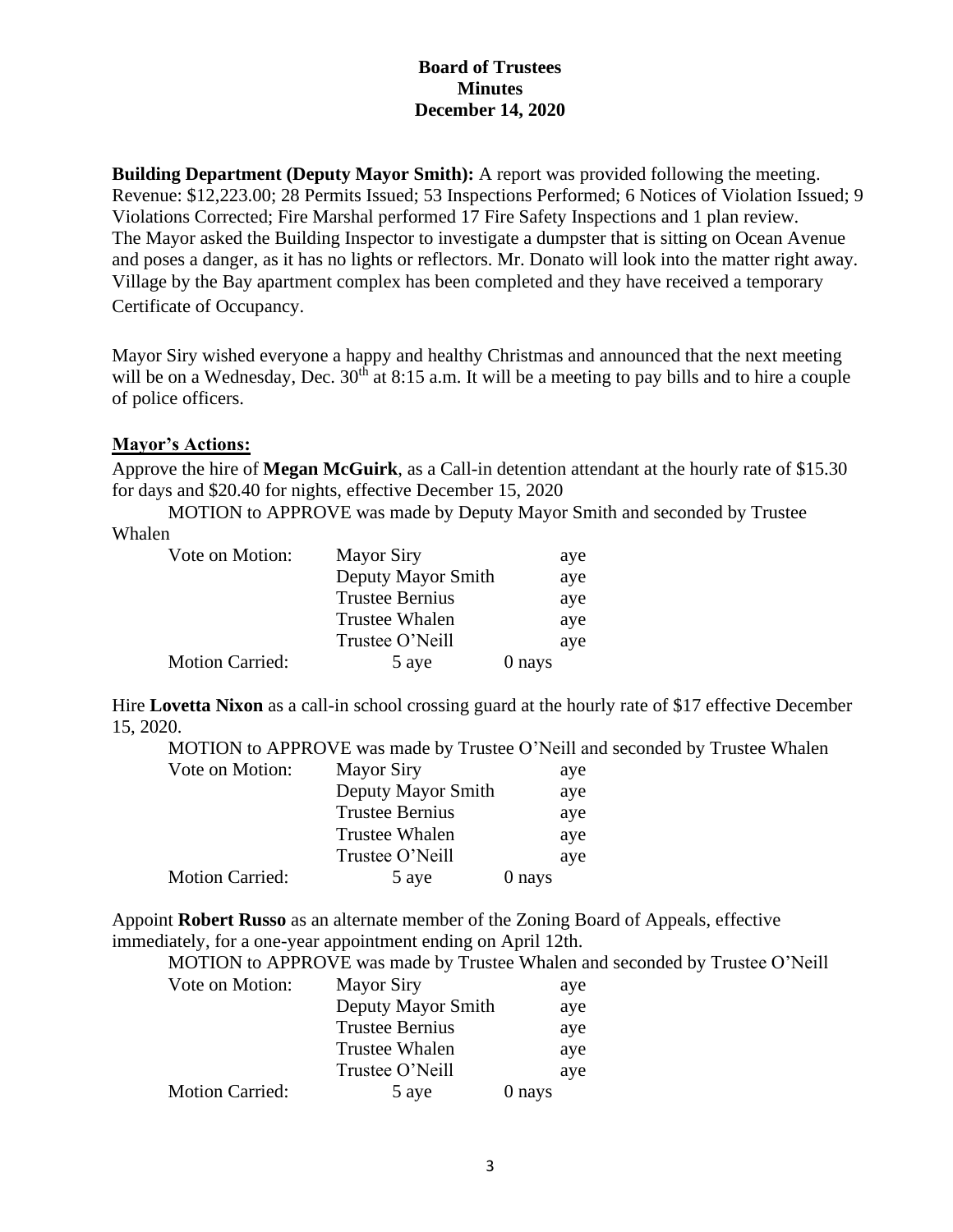Accept the retirement of **Thomas J. D'Amato**, General Foreman, Department of Public Works, effective January 6, 2021.

Mayor Siry acknowledged TJ's 35 years of service and everything he has done for the Village. He also wished him well in his retirement.

MOTION to APPROVE (with regrets) was made by Deputy Mayor Smith and seconded by Trustee Whalen

| Vote on Motion:        | <b>Mayor Siry</b>      | aye    |
|------------------------|------------------------|--------|
|                        | Deputy Mayor Smith     | aye    |
|                        | <b>Trustee Bernius</b> | aye    |
|                        | <b>Trustee Whalen</b>  | aye    |
|                        | Trustee O'Neill        | aye    |
| <b>Motion Carried:</b> | 5 aye                  | 0 nays |

#### **Licenses:**

Landscaper License (Renewal)

Dennis Stein, 146 E. Main St., East Islip, NY 11730 for **Skeeter Den's Mosquito Service, DBA Mosquito Joe** 

Amilcar Estrada, 121 E. Roosevelt Ave. Roosevelt, NY 11575 for **Estrada Landscaping**

MOTION to APPROVE both of the applications above was made by Trustee O'Neill and seconded by Trustee Bernius

| Vote on Motion:        | <b>Mayor Siry</b>      | aye    |
|------------------------|------------------------|--------|
|                        | Deputy Mayor Smith     | aye    |
|                        | <b>Trustee Bernius</b> | aye    |
|                        | <b>Trustee Whalen</b>  | aye    |
|                        | Trustee O'Neill        | aye    |
| <b>Motion Carried:</b> | 5 aye                  | 0 nays |

## On-Street Parking

Courtney Slack, 53 Carleton Ave., Amityville

MOTION to APPROVE was made by Trustee O'Neill and seconded by Deputy Mayor

Smith

| Vote on Motion:        | <b>Mayor Siry</b>      |        | aye |
|------------------------|------------------------|--------|-----|
|                        | Deputy Mayor Smith     |        | aye |
|                        | <b>Trustee Bernius</b> |        | aye |
|                        | <b>Trustee Whalen</b>  |        | aye |
|                        | Trustee O'Neill        |        | aye |
| <b>Motion Carried:</b> | 5 aye                  | 0 nays |     |

Cabaret License Renewal

William Hall for **Liam's Landing**, 248 S. Ketcham Ave., Amityville

A discussion on previous parking stipulations took place and the Trustees stated they would like to look into the parking situation given there are new owners.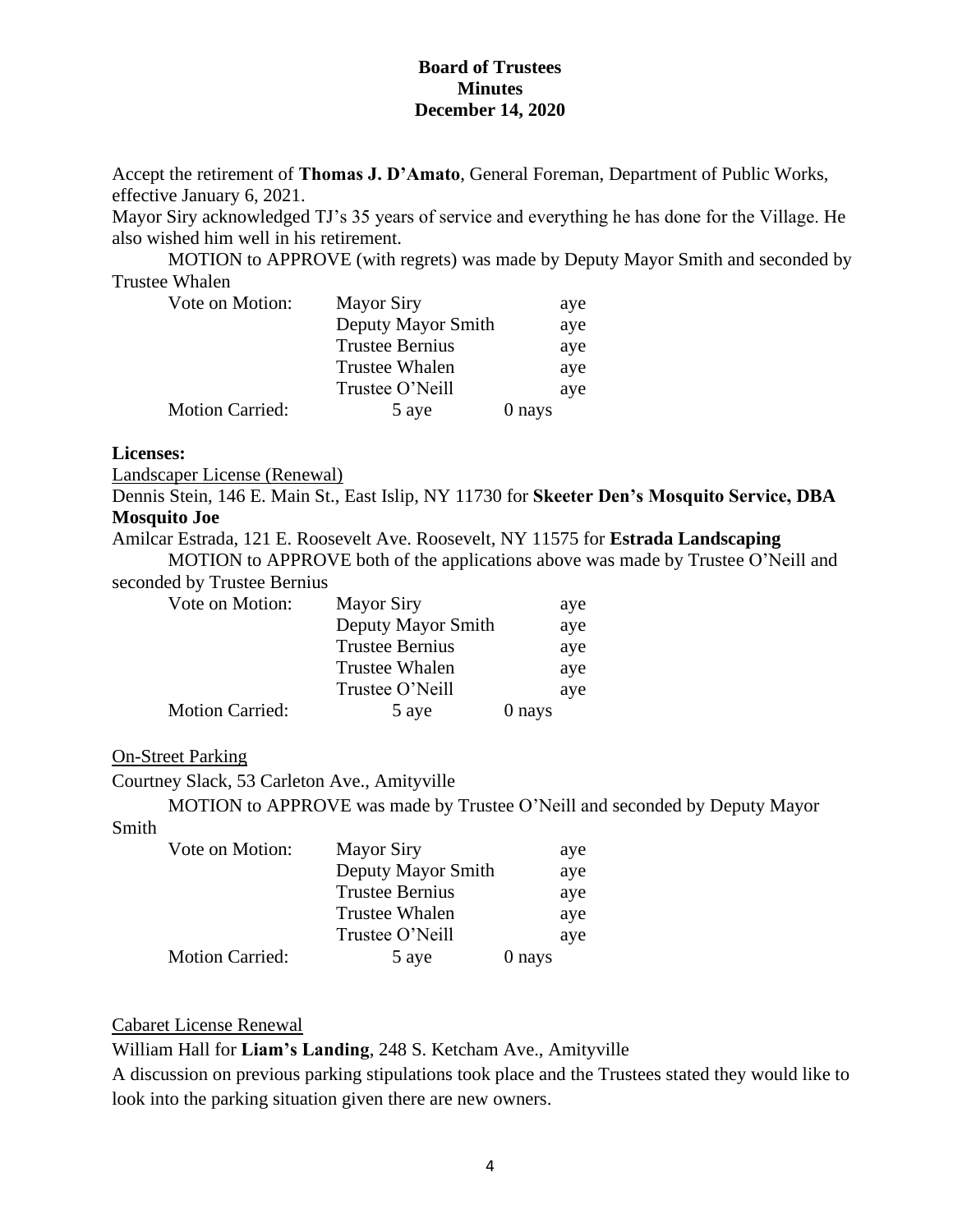|                        |                        | MOTION to TABLE was made by Trustee O'Neill and seconded by Trustee Whalen |  |
|------------------------|------------------------|----------------------------------------------------------------------------|--|
| Vote on Motion:        | <b>Mayor Siry</b>      | aye                                                                        |  |
|                        | Deputy Mayor Smith     | aye                                                                        |  |
|                        | <b>Trustee Bernius</b> | aye                                                                        |  |
|                        | Trustee Whalen         | aye                                                                        |  |
|                        | Trustee O'Neill        | ave                                                                        |  |
| <b>Motion Carried:</b> | 5 aye                  | 0 nays                                                                     |  |

## Coin Operated Amusement Device License

Arely Franco Cardoza, 58 Albany Ave., #103-4, for **Shalom Delight, Inc.**

The Trustees considered the Covid- related issues, as well as input from APD on the owner's plans for the space.

MOTION to DENY was made by Trustee Whalen and seconded by Trustee O'Neill

| Vote on Motion:        | <b>Mayor Siry</b>      |        | aye |
|------------------------|------------------------|--------|-----|
|                        | Deputy Mayor Smith     |        | aye |
|                        | <b>Trustee Bernius</b> |        | aye |
|                        | <b>Trustee Whalen</b>  |        | aye |
|                        | Trustee O'Neill        |        | aye |
| <b>Motion Carried:</b> | 5 aye                  | 0 nays |     |

Tow Truck License Renewal

Adam J. Heller for **Avanti Automotive LI Inc.,** 60 Sprague Ave., Amityville Thomas A. Nuss for **Bang's Towing, Inc.** 67 Albany Ave., Amityville

John T. Lauria for **Coastal Collision & Towing**, 9 DeForest St., Amityville

MOTION to APPROVE the three above applications was made by Trustee Whalen and seconded by Trustee O'Neill

| Vote on Motion:        | <b>Mayor Siry</b>      | aye    |
|------------------------|------------------------|--------|
|                        | Deputy Mayor Smith     | aye    |
|                        | <b>Trustee Bernius</b> | aye    |
|                        | <b>Trustee Whalen</b>  | aye    |
|                        | Trustee O'Neill        | aye    |
| <b>Motion Carried:</b> | 5 aye                  | 0 nays |

#### Storage of Trailer

Ralph Giglio, 10 Marconi Blvd., Copiague, NY 11726 for **R & C Rubbish Removal Inc**.

MOTION to APPROVE was made by Deputy Mayor Smith and seconded by Trustee Bernius

| Vote on Motion:        | <b>Mayor Siry</b>      | aye    |
|------------------------|------------------------|--------|
|                        | Deputy Mayor Smith     | aye    |
|                        | <b>Trustee Bernius</b> | aye    |
|                        | <b>Trustee Whalen</b>  | aye    |
|                        | Trustee O'Neill        | aye    |
| <b>Motion Carried:</b> | 5 aye                  | 0 nays |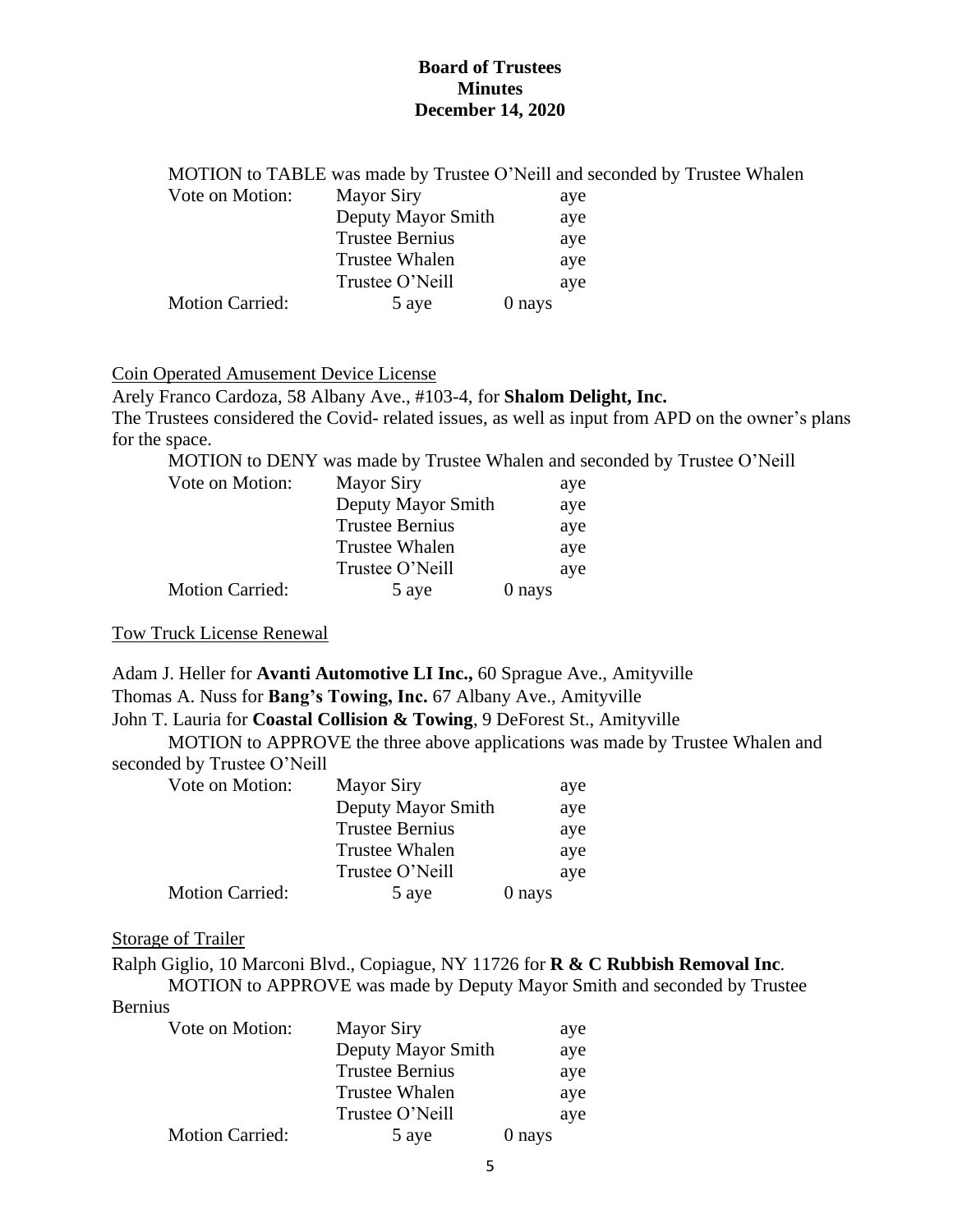# **Deputy Treasurer**

Request to approve abstract from November 19<sup>th</sup> – December 9

MOTION to APPROVE was made by Deputy Mayor Smith and seconded by Trustee O'Neill

| Vote on Motion:        | <b>Mayor Siry</b>      | aye    |
|------------------------|------------------------|--------|
|                        | Deputy Mayor Smith     | aye    |
|                        | <b>Trustee Bernius</b> | aye    |
|                        | <b>Trustee Whalen</b>  | aye    |
|                        | Trustee O'Neill        | aye    |
| <b>Motion Carried:</b> | 5 aye                  | 0 nays |

# Clerk/Treasurer

## Request to approve the **Village holiday schedule** for 2021

|                        |                        | MOTION to APPROVE was made by Trustee O'Neill and seconded by Trustee Whalen |  |
|------------------------|------------------------|------------------------------------------------------------------------------|--|
| Vote on Motion:        | <b>Mayor Siry</b>      | aye                                                                          |  |
|                        | Deputy Mayor Smith     | aye                                                                          |  |
|                        | <b>Trustee Bernius</b> | aye                                                                          |  |
|                        | <b>Trustee Whalen</b>  | aye                                                                          |  |
|                        | Trustee O'Neill        | aye                                                                          |  |
| <b>Motion Carried:</b> | 5 aye                  | 0 nays                                                                       |  |
|                        |                        |                                                                              |  |

Request to approve a **waiver of residency** for APD Police Sergeant Justin McElmoyl

MOTION to APPROVE was made by Trustee Whalen and seconded by Trustee O'Neill

| Vote on Motion:        | <b>Mayor Siry</b>      | aye    |
|------------------------|------------------------|--------|
|                        | Deputy Mayor Smith     | aye    |
|                        | <b>Trustee Bernius</b> | aye    |
|                        | <b>Trustee Whalen</b>  | aye    |
|                        | Trustee O'Neill        | aye    |
| <b>Motion Carried:</b> | 5 aye                  | 0 nays |

Request to pay **Verizon** for monthly billing account 487168528-00001 invoice 9866057411 in the amount of \$5,767.78 as follows: \$40.01 (A3620.420) / \$72.89 (A5010.420) / \$64.89 (A3120.261) / \$5,589.99 (A2706)

MOTION to APPROVE was made by Trustee O'Neill and seconded by Trustee Whalen

| Vote on Motion:        | <b>Mayor Siry</b>      | aye    |
|------------------------|------------------------|--------|
|                        | Deputy Mayor Smith     | aye    |
|                        | <b>Trustee Bernius</b> | aye    |
|                        | <b>Trustee Whalen</b>  | aye    |
|                        | Trustee O'Neill        | aye    |
| <b>Motion Carried:</b> | 5 aye                  | 0 nays |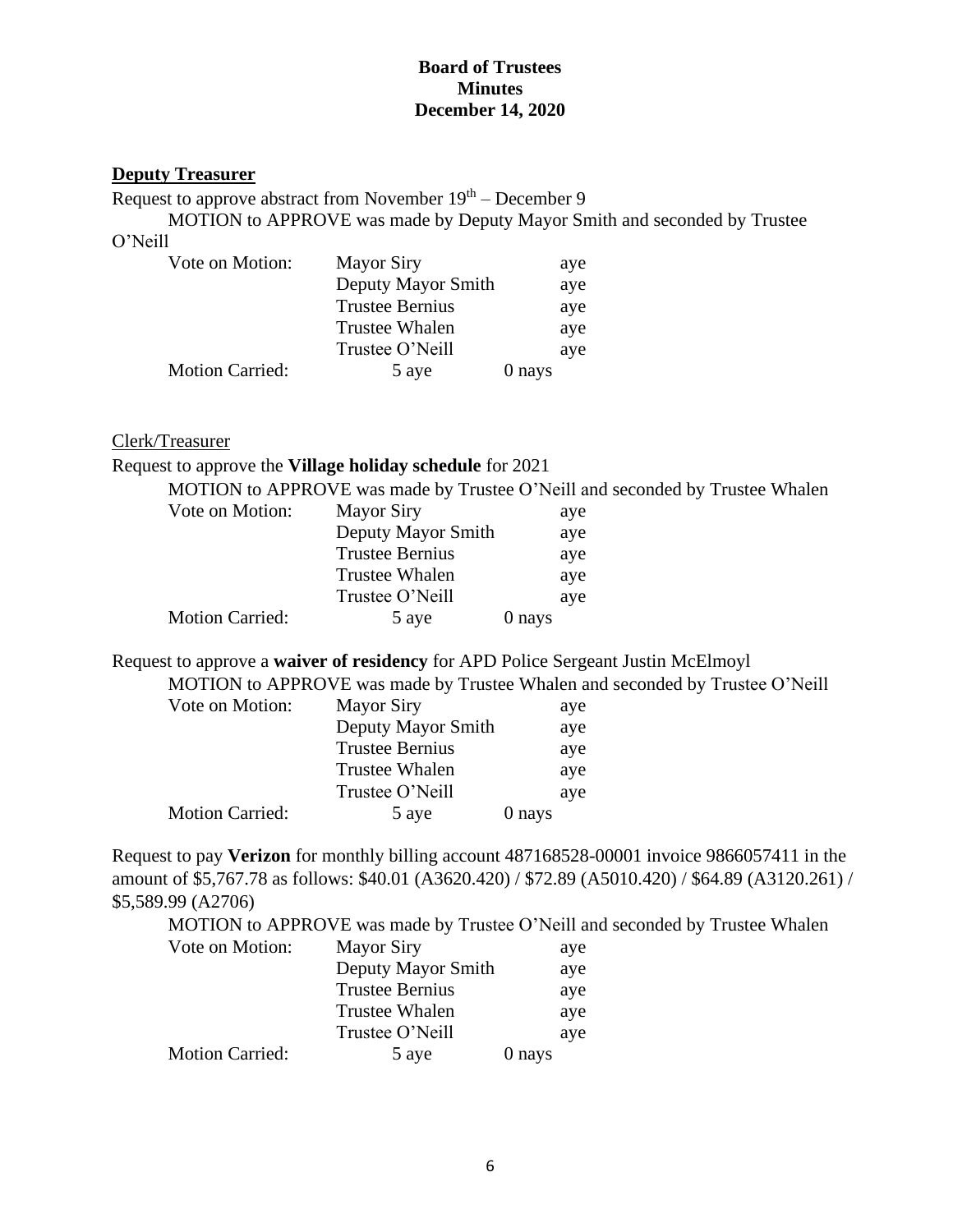Request from **Jordan Hoffman** to film an episode of Showtime's "City on a Hill" in the Village Hall Court Room during a week in January 2021

Trustee Bernius reminded the Trustees that the Courts were recently ordered closed.

MOTION to DENY was made by Trustee Bernius and seconded by Trustee Whalen

| Vote on Motion:        | <b>Mayor Siry</b>      |        | aye |
|------------------------|------------------------|--------|-----|
|                        | Deputy Mayor Smith     |        | aye |
|                        | <b>Trustee Bernius</b> |        | aye |
|                        | <b>Trustee Whalen</b>  |        | aye |
|                        | Trustee O'Neill        |        | aye |
| <b>Motion Carried:</b> | 5 aye                  | 0 nays |     |

#### Request from Police Department

Request to pay **Total Technology Solutions** for monthly billing with DATTO in the amount of \$3,306.50 (A3120.261)

MOTION to APPROVE was made by Trustee Whalen and seconded by Deputy Mayor

# Smith

| Vote on Motion:        | <b>Mayor Siry</b>      |        | aye |
|------------------------|------------------------|--------|-----|
|                        | Deputy Mayor Smith     |        | aye |
|                        | <b>Trustee Bernius</b> |        | aye |
|                        | <b>Trustee Whalen</b>  |        | aye |
|                        | Trustee O'Neill        |        | aye |
| <b>Motion Carried:</b> | 5 aye                  | 0 nays |     |

# Request from Fire Department

Request to pay **SCM Products, Inc.** for Invoice #10308 2021 SCM/FRS annual Maintenance Contract in the amount of \$8,795.00 (A3410.450)

|                        |                        | MOTION to APPROVE was made by Trustee Whalen and seconded by Trustee O'Neill |
|------------------------|------------------------|------------------------------------------------------------------------------|
| Vote on Motion:        | <b>Mayor Siry</b>      | aye                                                                          |
|                        | Deputy Mayor Smith     | aye                                                                          |
|                        | <b>Trustee Bernius</b> | aye                                                                          |
|                        | Trustee Whalen         | aye                                                                          |
|                        | Trustee O'Neill        | aye                                                                          |
| <b>Motion Carried:</b> | 5 aye                  | 0 nays                                                                       |

Request to pay **Hometown Benefits, Inc**. for contribution for LOSAP Budget year 2020-2021 in the amount of \$50,000.00 (A9025.800)

|                        |                        | MOTION to APPROVE was made by Trustee Bernius and seconded by Trustee Whalen |
|------------------------|------------------------|------------------------------------------------------------------------------|
| Vote on Motion:        | <b>Mayor Siry</b>      | aye                                                                          |
|                        | Deputy Mayor Smith     | aye                                                                          |
|                        | <b>Trustee Bernius</b> | aye                                                                          |
|                        | <b>Trustee Whalen</b>  | aye                                                                          |
|                        | Trustee O'Neill        | aye                                                                          |
| <b>Motion Carried:</b> | 5 aye                  | 0 nays                                                                       |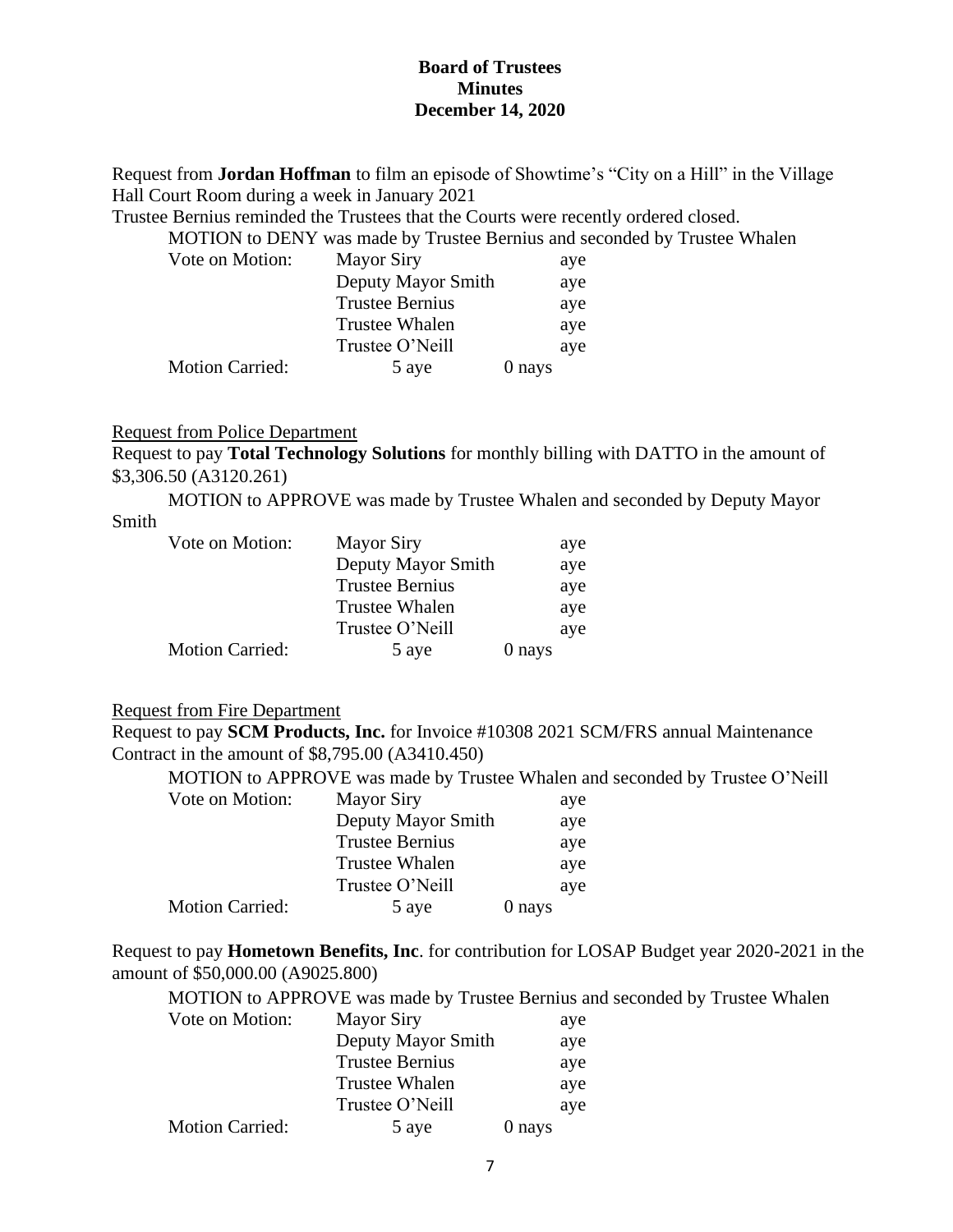Request to pay **All American Awards Inc**. for Invoice #58240, Uniforms for All American Awards in the amount of \$5,830.89 (A3410.414)

MOTION to APPROVE was made by Deputy Mayor Smith and seconded by Trustee Whalen

| Vote on Motion:        | <b>Mayor Siry</b>      | aye    |
|------------------------|------------------------|--------|
|                        | Deputy Mayor Smith     | aye    |
|                        | <b>Trustee Bernius</b> | aye    |
|                        | <b>Trustee Whalen</b>  | aye    |
|                        | Trustee O'Neill        | aye    |
| <b>Motion Carried:</b> | 5 aye                  | 0 nays |

Request from Department of Public Works

Request to carry over five (5) Days of Vacation for **Thomas D'Amato** and **Michael Lee**

MOTION to APPROVE was made by Deputy Mayor Smith and seconded by Trustee

| <b>Bernius</b> |
|----------------|
|                |
|                |

| Vote on Motion:        | <b>Mayor Siry</b>      |        | aye |
|------------------------|------------------------|--------|-----|
|                        | Deputy Mayor Smith     |        | aye |
|                        | <b>Trustee Bernius</b> |        | aye |
|                        | <b>Trustee Whalen</b>  |        | aye |
|                        | Trustee O'Neill        |        | aye |
| <b>Motion Carried:</b> | 5 aye                  | 0 nays |     |

Request to pay **ADCO** for Garbage bags/leaf bags in the amount of \$3,474.00 (A8160.442) MOTION to APPROVE was made by Trustee Bernius and seconded by Deputy Mayor

# Smith

| Vote on Motion:        | <b>Mayor Siry</b>      |        | aye |
|------------------------|------------------------|--------|-----|
|                        | Deputy Mayor Smith     |        | aye |
|                        | <b>Trustee Bernius</b> |        | aye |
|                        | <b>Trustee Whalen</b>  |        | aye |
|                        | Trustee O'Neill        |        | aye |
| <b>Motion Carried:</b> | 5 aye                  | 0 nays |     |

Request to pay **Omni Recycling of Babylon** for Dumped 62.74 tons in the amount of \$4,681.06 (A8160.442)

MOTION to APPROVE was made by Trustee O'Neill and seconded by Trustee Whalen

| Vote on Motion:        | <b>Mayor Siry</b>      |        | aye |
|------------------------|------------------------|--------|-----|
|                        | Deputy Mayor Smith     |        | aye |
|                        | <b>Trustee Bernius</b> |        | aye |
|                        | Trustee Whalen         |        | aye |
|                        | Trustee O'Neill        |        | aye |
| <b>Motion Carried:</b> | 5 aye                  | 0 nays |     |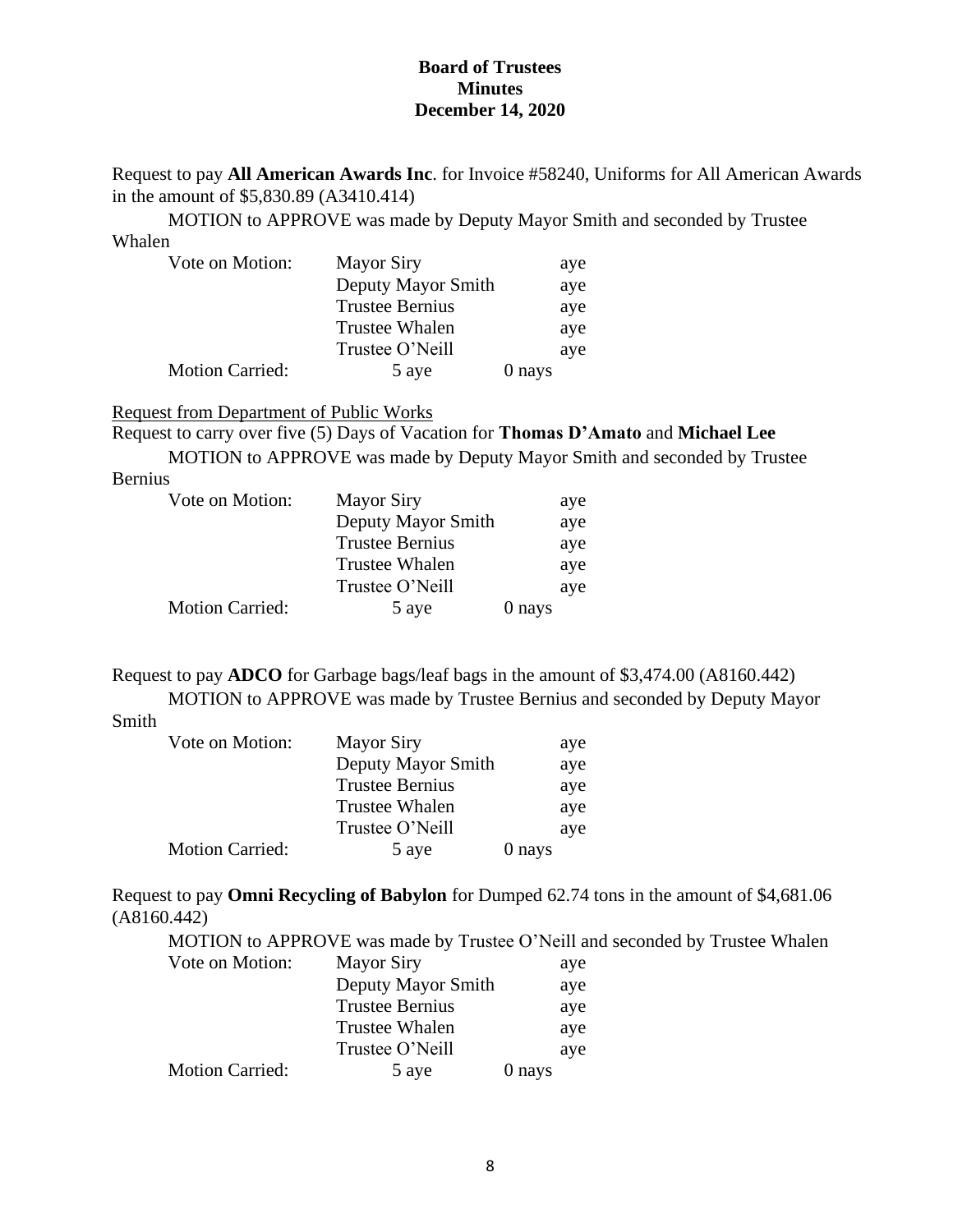Request to pay **SERVPRO of Port Jefferson** for Covid-19 Cleaning of Village Hall in the amount of \$3,693.75 (A1623.460)

MOTION to APPROVE was made by Trustee O'Neill and seconded by Trustee Whalen

| Vote on Motion:        | <b>Mayor Siry</b>      |        | aye |
|------------------------|------------------------|--------|-----|
|                        | Deputy Mayor Smith     |        | aye |
|                        | <b>Trustee Bernius</b> |        | aye |
|                        | <b>Trustee Whalen</b>  |        | aye |
|                        | Trustee O'Neill        |        | aye |
| <b>Motion Carried:</b> | 5 aye                  | 0 nays |     |

#### Resolutions

Approve Resolution 20-12-14-01 to adopt **Suffolk County Multi-Jurisdictional Multi-Hazard Mitigation Plan**

MOTION to APPROVE was made by Trustee Bernius and seconded by Trustee Whalen

| Vote on Motion:        | <b>Mayor Siry</b>      |        | aye |
|------------------------|------------------------|--------|-----|
|                        | Deputy Mayor Smith     |        | aye |
|                        | <b>Trustee Bernius</b> |        | aye |
|                        | <b>Trustee Whalen</b>  |        | aye |
|                        | Trustee O'Neill        |        | aye |
| <b>Motion Carried:</b> | 5 aye                  | 0 nays |     |

## Public Hearings

Call for a Public Hearing on January 11, 2020 for **Introductory Local Law No. 5 of the year 2020** to add Chapter 80 "Filming and Photography" to the Village Code regulating filming and photography for movies, television and commercials in the village.

MOTION to APPROVE was made by Trustee Whalen and seconded by Trustee O'Neill

| Vote on Motion:        | <b>Mayor Siry</b>      | aye    |
|------------------------|------------------------|--------|
|                        | Deputy Mayor Smith     | aye    |
|                        | <b>Trustee Bernius</b> | aye    |
|                        | Trustee Whalen         | aye    |
|                        | Trustee O'Neill        | aye    |
| <b>Motion Carried:</b> | 5 aye                  | 0 nays |

## Good News

Deputy Mayor Smith shared the following community news:

- Non-perishable food is being collected for drive for Town of Babylon at the Library through Dec. 19<sup>th</sup> and St. Martins Outreach can use donations of food.
- A lottery is being conducted for 12 affordable apartments at Village by the Bay, with applications due on Jan.  $4<sup>th</sup>$ .
- Save the Great South Bay will conduct conservation seminars in cooperation with the Amityville Public Library, starting in January 16 – Bay Friendly Gardens, and Feb.13 on Butterfly Gardens and on March 13<sup>th</sup> on Rain Barrels. Please check the Village website for dates and information.